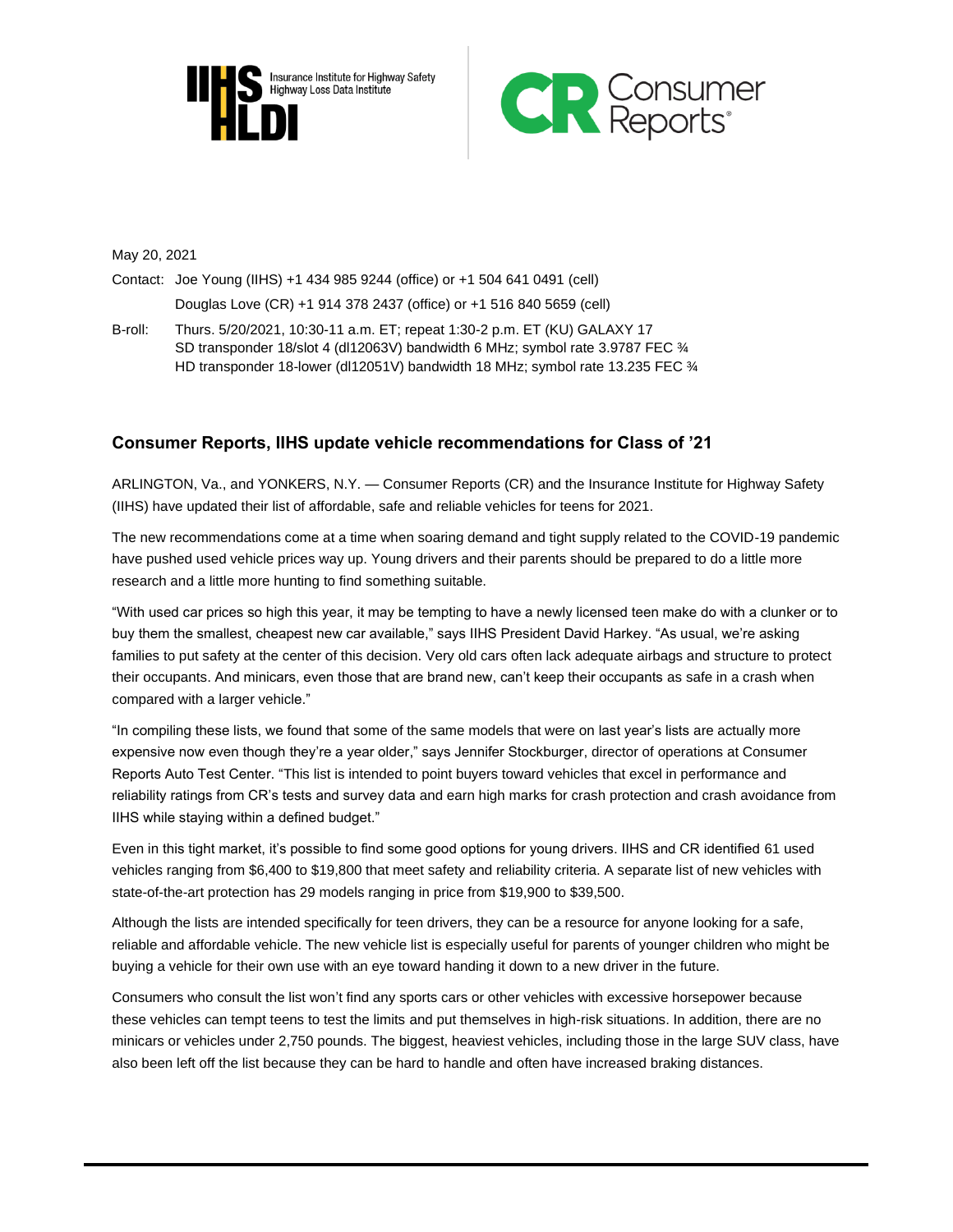The list of recommended used vehicles is divided into Good Choices and Best Choices, which offer a slightly higher level of safety. Both Good Choices and Best Choices have:

- standard electronic stability control
- above-average reliability, based on CR's member survey, for the majority of the years listed
- average or better scores from CR's emergency handling tests
- dry braking distances of less than 145 feet from 60 mph in CR's brake tests
- good ratings in four IIHS crashworthiness tests moderate overlap front, side, roof strength and head restraints
- four or five stars from the National Highway Traffic Safety Administration (if rated)

In addition, the Best Choices have a good or acceptable rating in the IIHS driver-side small overlap front test, which was launched in 2012. The test replicates what happens when the front left corner of a vehicle collides with another vehicle or an object like a tree or utility pole.

The top tier of used vehicles also excludes vehicles that have substantially higher than average insurance claim rates under medical payment or personal injury protection coverage. Both coverage types pay for injuries to occupants of the insured vehicle. The Highway Loss Data Institute, an IIHS affiliate, collects and publishes insurance loss data by make and model every year. The results are adjusted for driver age, gender and other factors that could affect risk.

The recommended new vehicles offer an even higher level of safety. All of them are winners of the IIHS *TOP SAFETY PICK* or *TOP SAFETY PICK*+ award, meaning they have good ratings in all six of the Institute's crashworthiness tests, advanced or superior ratings for front crash prevention, and acceptable- or good-rated headlights.

Only 2021 vehicles that come with vehicle-to-vehicle automatic emergency braking as standard equipment are included in the recommendations. In cases in which acceptable or good headlights aren't standard, the list specifies the qualifying trim levels and options.

The new models are vehicles that CR has judged to be at the top of their respective classes. They have average or better predicted reliability, and they meet the same criteria for emergency handling as the used vehicles. Compared with the used vehicles, they are held to a tighter braking distance requirement of 140 feet. They also receive a rating of good or better from CR for ease of use of their controls.

"The high prices for used cars may lead more families to consider buying a new vehicle for their teen," Harkey says. "If you go that route, make sure you are investing in safety and reliability for the future."

Used-car prices are 18 percent higher than they were a year ago, the vehicle valuation company Kelley Blue Book [said](https://mediaroom.kbb.com/2021-05-06-Now-is-Perfect-Time-to-Sell-or-Trade-In-Your-Car,-According-to-Kelley-Blue-Book-Market-Conditions-Prime-for-Peak-Consumer-Profit-Amid-Low-Inventory,-High-Prices) earlier this month. Demand for vehicles rose during the pandemic as some people abandoned public transit and others decided to put their government assistance checks toward cars. At the same time, supply chain issues have constrained new vehicle production.

### **See the following pages for the complete list of recommended vehicles.**

#### **For more information from IIHS, go to iihs.org**

The Insurance Institute for Highway Safety (IIHS) is an independent, nonprofit scientific and educational organization dedicated to reducing deaths, injuries and property damage from motor vehicle crashes through research and evaluation and through education of consumers, policymakers and safety professionals. IIHS is wholly supported by auto insurers.

#### **For more information from CR, go to consumerreports.org**

Consumer Reports is a nonprofit membership organization that works side by side with consumers to create a fairer, safer and healthier world. For 80 years, CR has provided evidence-based product testing and ratings, rigorous research, hard-hitting investigative journalism, public education and steadfast policy action on behalf of consumers' interests.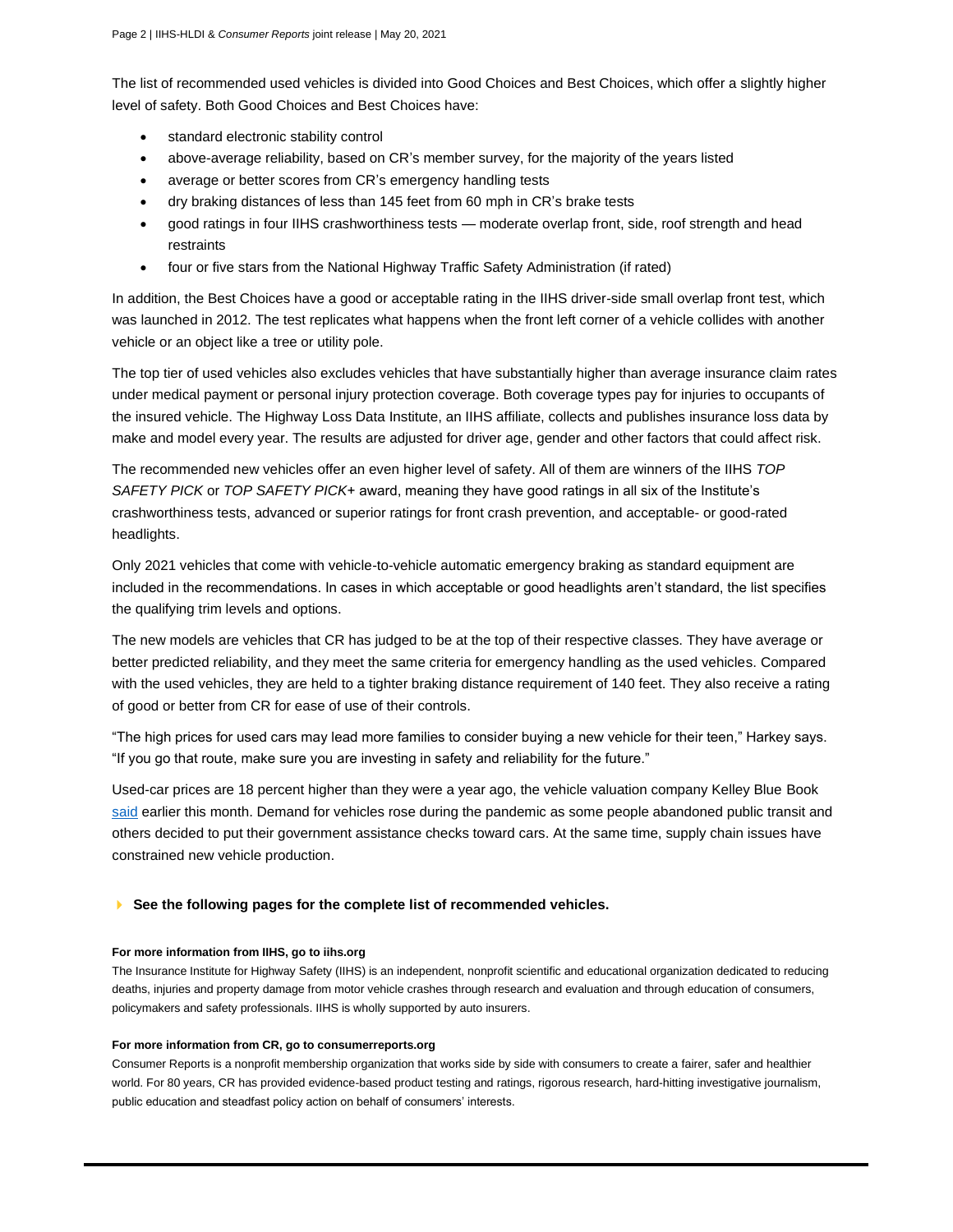# **RECOMMENDED USED VEHICLES FOR TEENS STARTING UNDER \$20,000**

All listed vehicles earn good ratings in the IIHS moderate overlap front, side, roof strength and head restraint tests. If rated by NHTSA, they earn 4 or 5 stars overall or 4 or 5 stars in the front and side tests under the old rating scheme. All come with standard electronic stability control and have a curb weight greater than 2,750 pounds.

In addition, all recommended vehicles have above-average reliability scores from CR (4 or 5 out of 5) for the majority of model years listed and CR emergency handling scores greater than or equal to 3 out of 5. They also have dry braking distances (going from 60 mph to zero) of 145 feet or less.

Prices, provided by Kelley Blue Book and rounded to the nearest \$100, are average U.S. values from May 1, 2021, for the lowest trim level and earliest applicable model year. The estimates are based on the following criteria: vehicle in good condition, typical mileage and private party purchase.

Some listed models include a "built after" date. This applies when a manufacturer makes changes to improve safety in the middle of a model year. Information about when a specific vehicle was manufactured can be found on the certification label typically affixed to the driver door or near it.

## **Best Choices — USED VEHICLES**

In addition to the criteria listed above, these vehicles also have a good or acceptable rating in the IIHS driver-side small overlap crash test, and none of them have substantially higher than average insurance claim rates under firstparty injury coverages.

## **SMALL CARS**

| Mazda 3 sedan or hatchback (2014 or newer; built after October 2013)     | \$8,100  |
|--------------------------------------------------------------------------|----------|
| Toyota Prius (2014 or newer; built after November 2013)                  | \$8,600  |
| Hyundai Elantra GT (2018 or newer)                                       | \$15,200 |
| Subaru Crosstrek (2017 or newer)                                         | \$17,900 |
| Honda Insight (2019 or newer)                                            | \$18,200 |
| Toyota Prius Prime (2017 or newer)                                       | \$18,200 |
| Toyota Corolla hatchback (2019 or newer)                                 | \$18,300 |
| Kia Niro (2019)                                                          | \$18,600 |
| Subaru Impreza sedan or wagon (2019)                                     | \$19,400 |
| <b>MIDSIZE CARS</b>                                                      |          |
| Subaru Outback (2013 or newer; built after August 2012)                  | \$8,700  |
| Subaru Legacy (2013 or newer; built after August 2012)                   | \$8,800  |
| Mazda 6 (2014 or newer)                                                  | \$10,100 |
| Lincoln MKZ (2013, 2016, 2018 or newer)                                  | \$10,300 |
| Honda Accord sedan or coupe (2013 or newer)                              | \$10,900 |
| Volkswagen Passat (2016-17)                                              | \$11,400 |
| Toyota Prius v (2015-18)                                                 | \$11,600 |
| Volkswagen Jetta (2017)                                                  | \$12,900 |
| Volvo S60 (2016, 18)                                                     | \$14,100 |
| BMW 3 series (2017 or newer; built after November 2016; 4-cylinder only) | \$17,900 |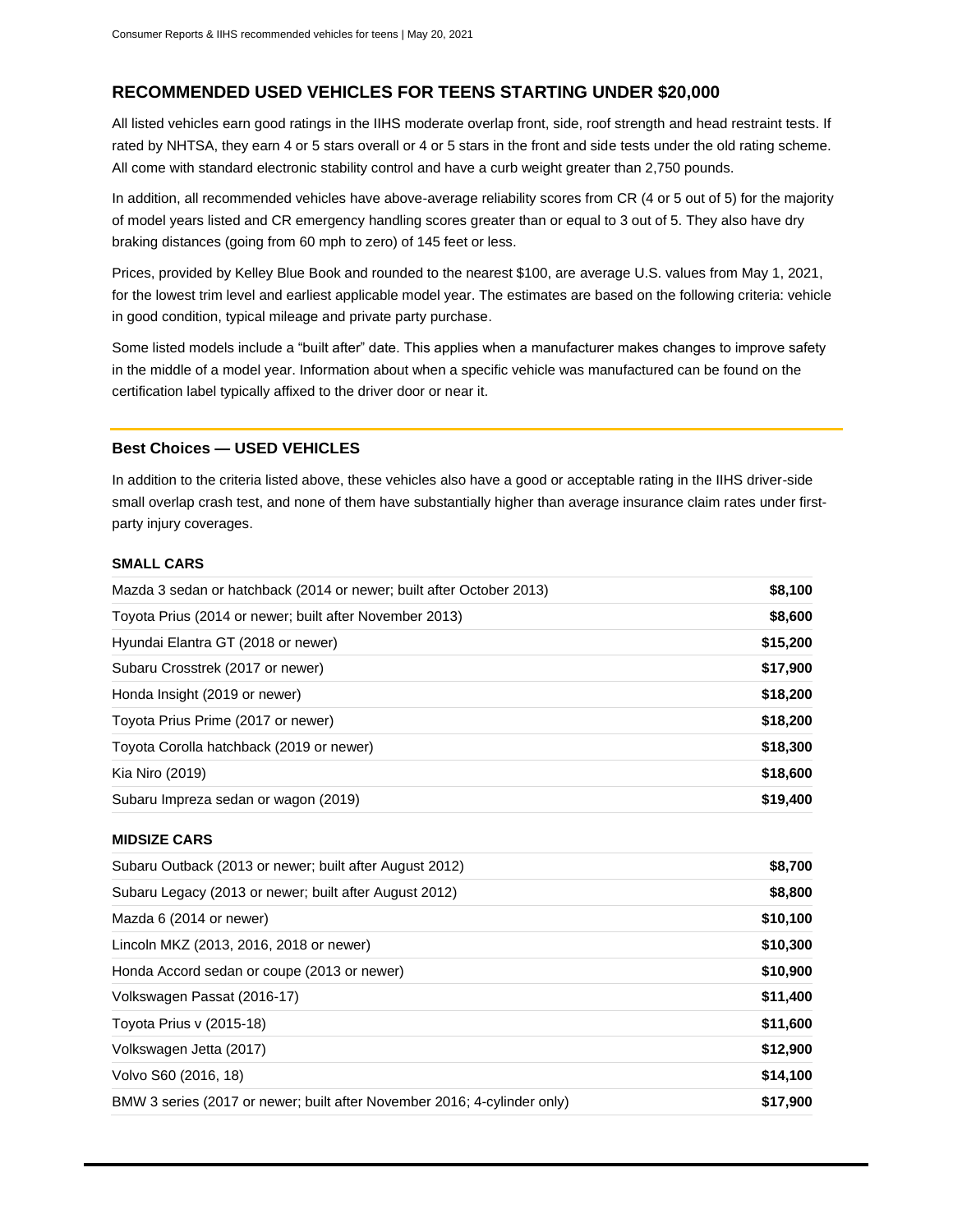# **LARGE CARS**

| Ford Taurus (2014)     | \$9,600  |
|------------------------|----------|
| Hyundai Genesis (2016) | \$18.700 |

## **SMALL SUVS**

| Mazda CX-5 (2014 or newer; built after October 2013)   | \$9,300  |
|--------------------------------------------------------|----------|
| Nissan Rogue (2014, 2016-18, 2020)                     | \$10,100 |
| Subaru Forester (2016 or newer)                        | \$13,500 |
| Honda CR-V (2015 or newer)                             | \$14,800 |
| Kia Sportage (2017, 2018, 2020)                        | \$14,800 |
| Toyota RAV4 (2015 or newer; built after November 2014) | \$14,900 |
| Honda HR-V (2017 or newer; built after March 2016)     | \$15,400 |
| Hyundai Kona (2018 or newer)                           | \$15,800 |
| <b>Buick Encore (2018-19)</b>                          | \$16,300 |
| Hyundai Tucson (2018 or newer)                         | \$16,800 |
| Mazda CX-3 (2019 or newer)                             | \$17,800 |
| Volvo XC60 (2017)                                      | \$19,200 |

## **MIDSIZE SUVS**

| Chevrolet Equinox (2017, 2019)                        | \$13,700 |
|-------------------------------------------------------|----------|
| Nissan Murano (2015 or newer)                         | \$14,800 |
| GMC Terrain (2017, 2019)                              | \$15,100 |
| Lexus NX (2015-16, 2018 or newer)                     | \$16,000 |
| Kia Sorento (2017-18)                                 | \$16,500 |
| Hyundai Santa Fe (2017-19; built after March 2016)    | \$18,700 |
| Ford Edge (2018 or newer)                             | \$19,600 |
| Mazda CX-9 (2017 or newer; built after November 2016) | \$19,600 |
| Audi Q5 (2016-19)                                     | \$19,800 |

## **MINIVANS**

| Toyota Sienna (2015-16) | \$13,900 |
|-------------------------|----------|
| Honda Odyssey (2016)    | \$15,400 |
| Kia Sedona (2017)       | \$15,600 |

# **Good Choices — USED VEHICLES**

## **SMALL CARS**

| Mazda 3 sedan or hatchback (2012-13) | \$6.400  |
|--------------------------------------|----------|
| Toyota Prius (2011-13)               | \$6.700  |
| Honda Civic sedan (2012-15)          | \$6.900  |
| Toyota Corolla sedan (2014 or newer) | \$10.300 |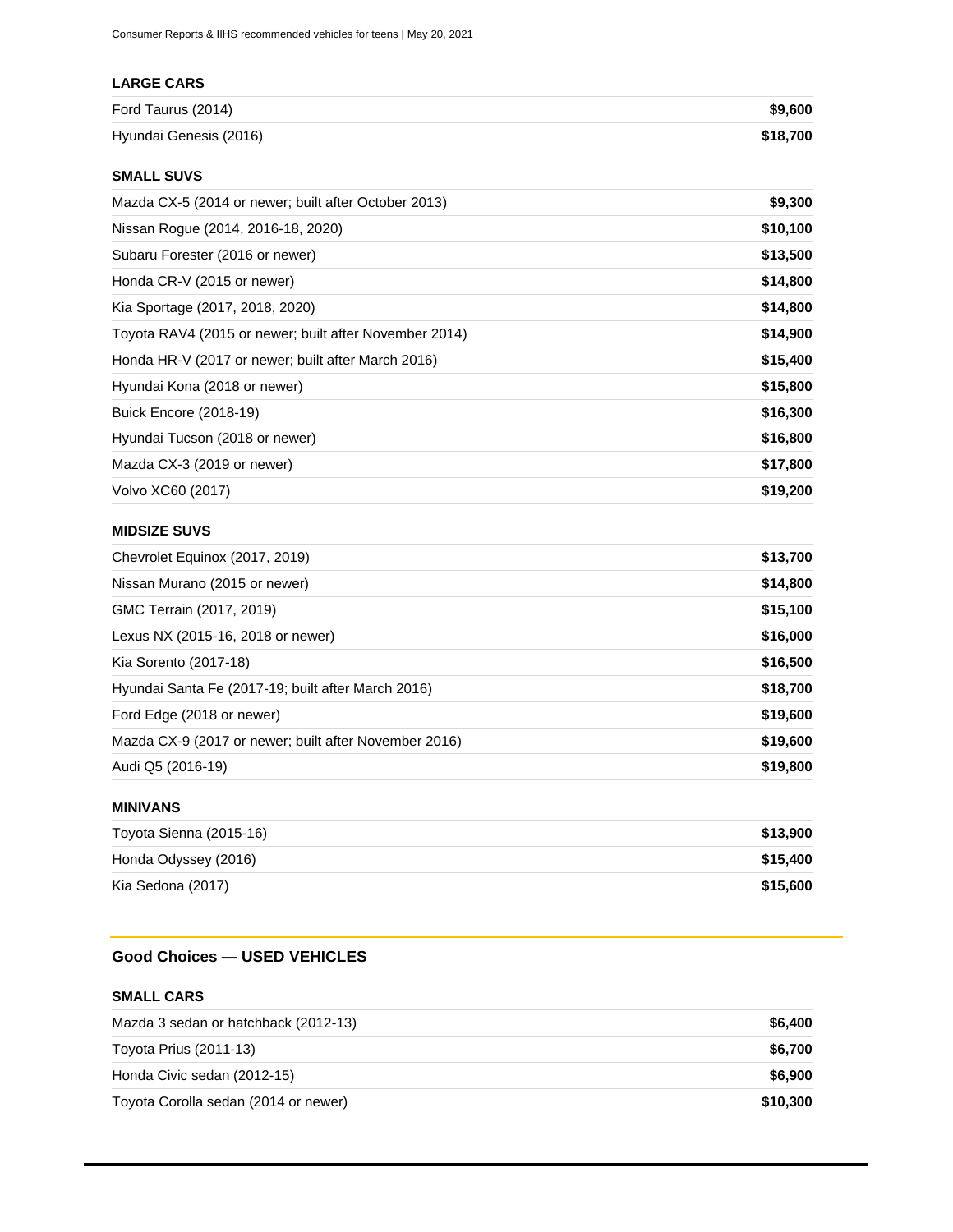| Toyota Sienna (2011-14)           | \$8,300  |
|-----------------------------------|----------|
| <b>MINIVAN</b>                    |          |
| Lexus RX (2010 and newer)         | \$11,092 |
| Ford Edge (2014-15)               | \$11,104 |
| Acura RDX (2013-16)               | \$13,661 |
| Toyota Highlander (2008 or newer) | \$8,200  |
| Toyota Venza (2009-15)            | \$8,000  |
| <b>MIDSIZE SUVS</b>               |          |
| Toyota RAV4 (2013-14)             | \$12,164 |
| Hyundai Tucson (2012)             | \$7,100  |
| <b>SMALL SUVS</b>                 |          |
| Ford Taurus (2011)                | \$6,700  |
| <b>LARGE CAR</b>                  |          |
| Honda Accord sedan (2012)         | \$9,300  |
| Toyota Camry (2012 or newer)      | \$9,000  |
| Toyota Prius v (2012-14)          | \$8,300  |

## **RECOMMENDED NEW VEHICLES FOR TEENS (2021 MODELS)**

All listed vehicles are winners of the 2021 IIHS *TOP SAFETY PICK* or *TOP SAFETY PICK*+ award and come with standard vehicle-to-vehicle automatic emergency braking.

In addition, all vehicles have average or better reliability, based on CR's member surveys; average or better scores from CR's emergency handling tests; and dry braking distances of less than 140 feet from 60 mph in CR's brake tests. They also receive a rating of good or better from CR for ease of use of their controls.

Vehicles that had substantially higher than average insurance claim rates under medical payment or personal injury protection coverage in recent model years are excluded unless they have been redesigned.

Prices, rounded to the nearest \$100, reflect Kelley Blue Book New Car Fair Purchase Prices for the least expensive trim level that qualifies for the recommendation. If a particular option package is needed, the manufacturer's suggested retail price for that package has been added to the price. This information applies to 2021 models only.

Some listed models include a "built after" date. This applies when a manufacturer makes changes to improve safety in the middle of a model year. Information about when a specific vehicle was manufactured can be found on the certification label typically affixed to the driver door or near it.

### **SMALL CARS**

| Mazda 3 sedan or hatchback | \$19,900 |
|----------------------------|----------|
| Honda Insight              | \$21,900 |
|                            |          |